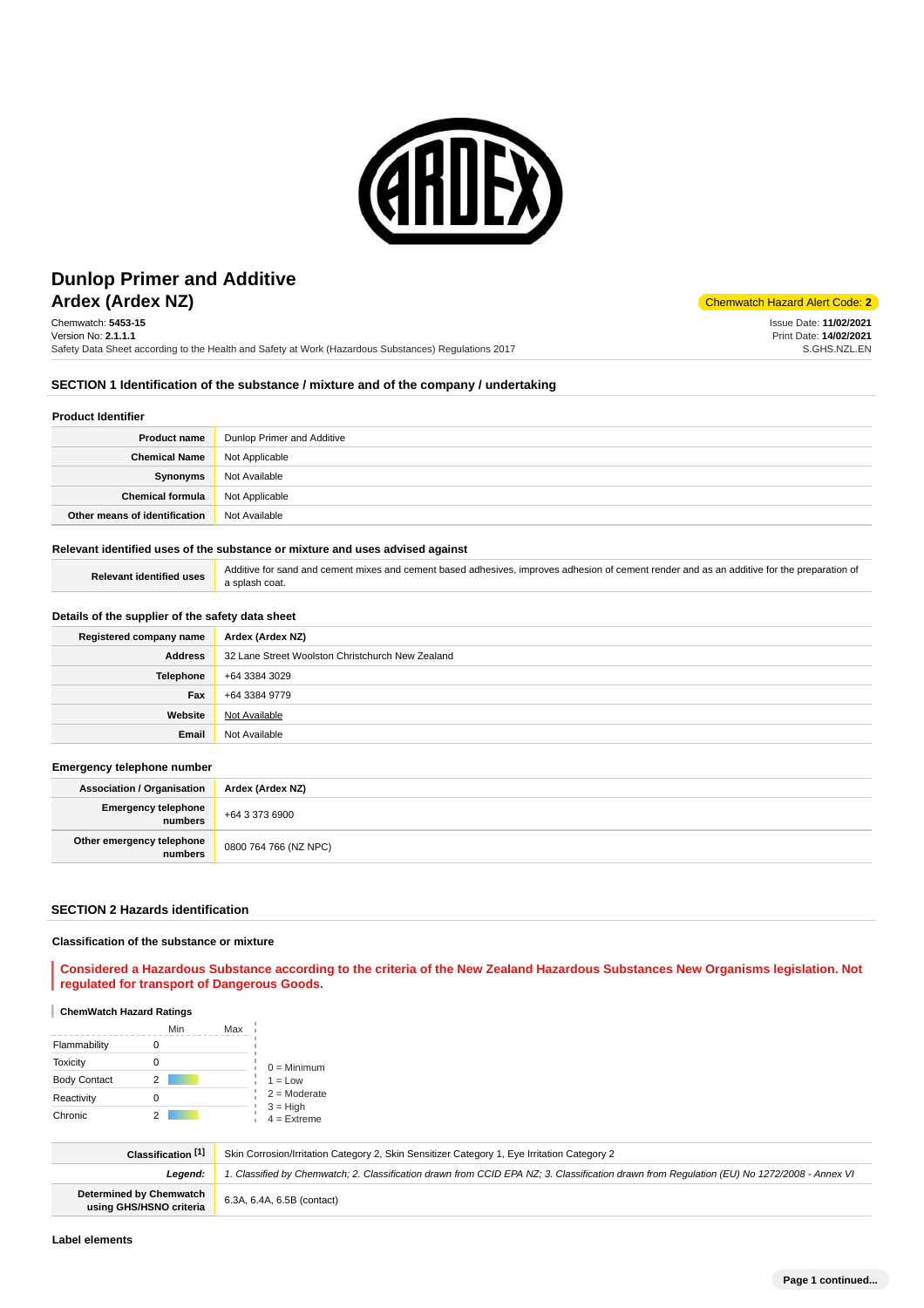| Hazard pictogram(s) |  |
|---------------------|--|
|---------------------|--|

**Signal word Warning**

## **Hazard statement(s)**

| H315 | Causes skin irritation.              |
|------|--------------------------------------|
| H317 | May cause an allergic skin reaction. |
| H319 | Causes serious eye irritation.       |

## **Precautionary statement(s) Prevention**

| <b>P280</b> | Wear protective gloves/protective clothing/eye protection/face protection. |
|-------------|----------------------------------------------------------------------------|
| P261        | Avoid breathing mist/vapours/spray.                                        |
| <b>P272</b> | Contaminated work clothing should not be allowed out of the workplace.     |

#### **Precautionary statement(s) Response**

| P321           | Specific treatment (see advice on this label).                                                                                   |
|----------------|----------------------------------------------------------------------------------------------------------------------------------|
|                | <b>P302+P352</b> IF ON SKIN: Wash with plenty of water.                                                                          |
| P305+P351+P338 | IF IN EYES: Rinse cautiously with water for several minutes. Remove contact lenses, if present and easy to do. Continue rinsing. |
| P333+P313      | If skin irritation or rash occurs: Get medical advice/attention.                                                                 |

#### **Precautionary statement(s) Storage**

Not Applicable

#### **Precautionary statement(s) Disposal**

**P501** Dispose of contents/container to authorised hazardous or special waste collection point in accordance with any local regulation.

#### **SECTION 3 Composition / information on ingredients**

## **Substances**

See section below for composition of Mixtures

#### **Mixtures**

| <b>CAS No</b> | %[weight] | Name                                       |
|---------------|-----------|--------------------------------------------|
| 2634-33-5     | < 0.1     | 1.2-benzisothiazoline-3-one                |
| 2682-20-4     | < 0.1     | 2-methyl-4-isothiazolin-3-one              |
| Not Available | balance   | Ingredients determined not to be hazardous |

#### **SECTION 4 First aid measures**

#### **Description of first aid measures**

| <b>Eye Contact</b>  | If this product comes in contact with the eyes:<br>▶ Wash out immediately with fresh running water.<br>Ensure complete irrigation of the eye by keeping eyelids apart and away from eye and moving the eyelids by occasionally lifting the upper<br>and lower lids.<br>Seek medical attention without delay; if pain persists or recurs seek medical attention.                                                                                                                                   |
|---------------------|---------------------------------------------------------------------------------------------------------------------------------------------------------------------------------------------------------------------------------------------------------------------------------------------------------------------------------------------------------------------------------------------------------------------------------------------------------------------------------------------------|
|                     | Removal of contact lenses after an eye injury should only be undertaken by skilled personnel.                                                                                                                                                                                                                                                                                                                                                                                                     |
| <b>Skin Contact</b> | If skin contact occurs:<br>Inmediately remove all contaminated clothing, including footwear.<br>Filush skin and hair with running water (and soap if available).<br>Seek medical attention in event of irritation.                                                                                                                                                                                                                                                                                |
| Inhalation          | If fumes or combustion products are inhaled remove from contaminated area.<br>Lay patient down. Keep warm and rested.<br>▶ Prostheses such as false teeth, which may block airway, should be removed, where possible, prior to initiating first aid procedures.<br>Apply artificial respiration if not breathing, preferably with a demand valve resuscitator, bag-valve mask device, or pocket mask as trained.<br>Perform CPR if necessary.<br>Transport to hospital, or doctor, without delay. |
| Ingestion           | Immediately give a glass of water.<br>First aid is not generally required. If in doubt, contact a Poisons Information Centre or a doctor.                                                                                                                                                                                                                                                                                                                                                         |

## **Indication of any immediate medical attention and special treatment needed**

Treat symptomatically.

#### **SECTION 5 Firefighting measures**

# **Extinguishing media**

The product contains a substantial proportion of water, therefore there are no restrictions on the type of extinguishing media which may be used. Choice of extinguishing media should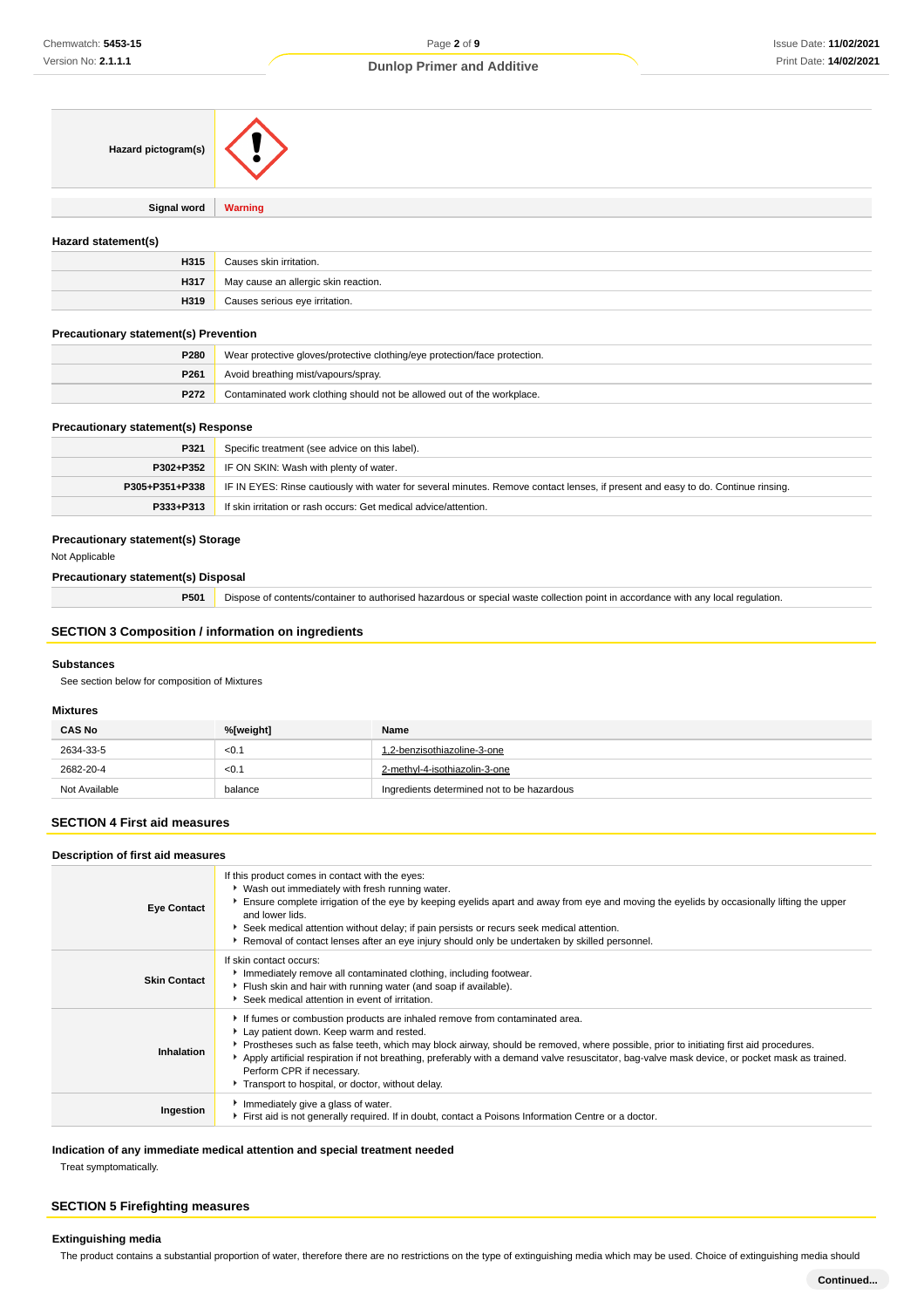take into account surrounding areas.

Though the material is non-combustible, evaporation of water from the mixture, caused by the heat of nearby fire, may produce floating layers of combustible substances. In such an event consider:

 $\blacktriangleright$  foam.

# **Special hazards arising from the substrate or mixture**

| <b>Fire Incompatibility</b> | None known. |
|-----------------------------|-------------|
|-----------------------------|-------------|

| <b>Advice for firefighters</b> |                                                                                                                                                                                                                                                                                                 |  |  |
|--------------------------------|-------------------------------------------------------------------------------------------------------------------------------------------------------------------------------------------------------------------------------------------------------------------------------------------------|--|--|
| <b>Fire Fighting</b>           | Alert Fire Brigade and tell them location and nature of hazard.<br>► Wear breathing apparatus plus protective gloves in the event of a fire.<br>Prevent, by any means available, spillage from entering drains or water courses.<br>Use fire fighting procedures suitable for surrounding area. |  |  |
|                                | The material is not readily combustible under normal conditions.<br>► However, it will break down under fire conditions and the organic component may burn.<br>Not considered to be a significant fire risk.<br>Heat may cause expansion or decomposition with violent rupture of containers.   |  |  |
| <b>Fire/Explosion Hazard</b>   | Decomposes on heating and produces toxic fumes of:<br>carbon dioxide (CO2)<br>nitrogen oxides (NOx)<br>other pyrolysis products typical of burning organic material.<br>May emit poisonous fumes.<br>May emit corrosive fumes.                                                                  |  |  |

### **SECTION 6 Accidental release measures**

#### **Personal precautions, protective equipment and emergency procedures**

See section 8

# **Environmental precautions**

See section 12

# **Methods and material for containment and cleaning up**

| <b>Minor Spills</b> | Clean up all spills immediately.<br>Avoid breathing vapours and contact with skin and eyes.<br>► Control personal contact with the substance, by using protective equipment.<br>Contain and absorb spill with sand, earth, inert material or vermiculite. |
|---------------------|-----------------------------------------------------------------------------------------------------------------------------------------------------------------------------------------------------------------------------------------------------------|
| <b>Major Spills</b> | Moderate hazard.<br>Clear area of personnel and move upwind.<br>Alert Fire Brigade and tell them location and nature of hazard.<br>Wear breathing apparatus plus protective gloves.                                                                       |

Personal Protective Equipment advice is contained in Section 8 of the SDS.

# **SECTION 7 Handling and storage**

| Precautions for safe handling |                                                                                                                                                                                                                                                                        |  |  |
|-------------------------------|------------------------------------------------------------------------------------------------------------------------------------------------------------------------------------------------------------------------------------------------------------------------|--|--|
| Safe handling                 | Avoid all personal contact, including inhalation.<br>▶ Wear protective clothing when risk of exposure occurs.<br>Use in a well-ventilated area.<br>Prevent concentration in hollows and sumps.<br>DO NOT allow clothing wet with material to stay in contact with skin |  |  |
| Other information             | Store in original containers.<br>▶ Keep containers securely sealed.<br>Store in a cool, dry, well-ventilated area.<br>Store away from incompatible materials and foodstuff containers.                                                                                 |  |  |

#### **Conditions for safe storage, including any incompatibilities**

| Suitable container      | • Polyethylene or polypropylene container.<br>Packing as recommended by manufacturer.<br>• Check all containers are clearly labelled and free from leaks. |  |
|-------------------------|-----------------------------------------------------------------------------------------------------------------------------------------------------------|--|
| Storage incompatibility | Avoid contamination of water, foodstuffs, feed or seed.                                                                                                   |  |
|                         |                                                                                                                                                           |  |

# **SECTION 8 Exposure controls / personal protection**

#### **Control parameters**

## **Occupational Exposure Limits (OEL)**

## **INGREDIENT DATA**

Not Available

# **Emergency Limits**

| Ingredient                 | Material name            | TEEL      | TEEL      | TEEL      |
|----------------------------|--------------------------|-----------|-----------|-----------|
| Dunlop Primer and Additive | Available<br><b>NIA+</b> | Available | ^vailable | Available |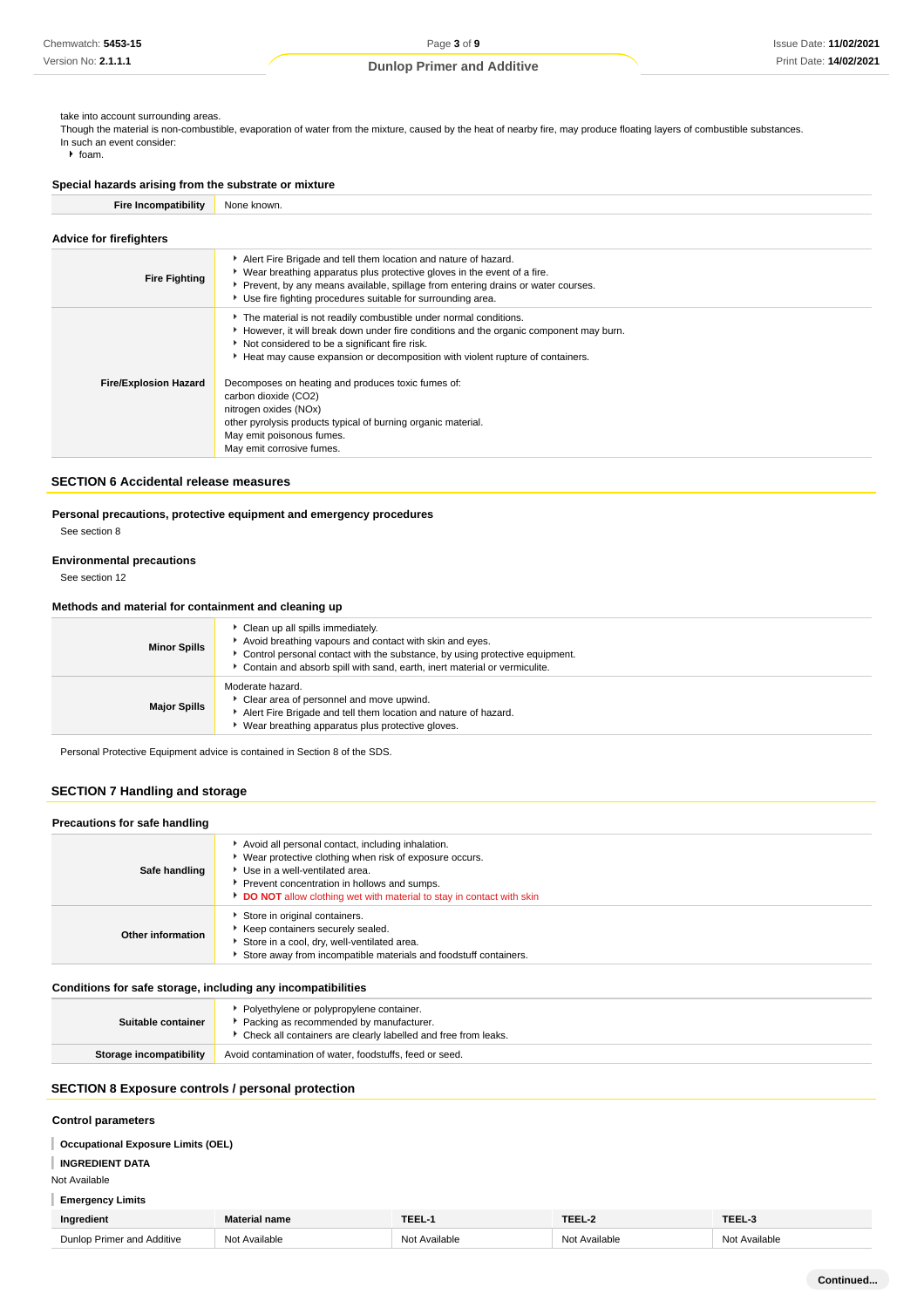| <b>Revised IDLH</b><br>Ingredient<br><b>Original IDLH</b> |                                          |                                         |
|-----------------------------------------------------------|------------------------------------------|-----------------------------------------|
| 1.2-benzisothiazoline-3-one                               | Not Available                            | Not Available                           |
| 2-methyl-4-isothiazolin-3-one                             | Not Available<br>Not Available           |                                         |
| <b>Occupational Exposure Banding</b>                      |                                          |                                         |
| Ingredient                                                | <b>Occupational Exposure Band Rating</b> | <b>Occupational Exposure Band Limit</b> |
| 1.2-benzisothiazoline-3-one                               | -                                        | $\leq 0.01$ mg/m <sup>3</sup>           |

| <b>I.L DUILISOUIRLOIIIIU S UIIU</b> |                                                                                                                                                                                                                                                                                                                                                                          | $-0.0119711$                      |  |
|-------------------------------------|--------------------------------------------------------------------------------------------------------------------------------------------------------------------------------------------------------------------------------------------------------------------------------------------------------------------------------------------------------------------------|-----------------------------------|--|
| 2-methvl-4-isothiazolin-3-one       |                                                                                                                                                                                                                                                                                                                                                                          | > 0.01 to ≤ 0.1 mg/m <sup>3</sup> |  |
| Notes:                              | Occupational exposure banding is a process of assigning chemicals into specific categories or bands based on a chemical's potency and the<br>adverse health outcomes associated with exposure. The output of this process is an occupational exposure band (OEB), which corresponds to a<br>range of exposure concentrations that are expected to protect worker health. |                                   |  |

#### **Exposure controls**

| Appropriate engineering<br>controls | Engineering controls are used to remove a hazard or place a barrier between the worker and the hazard. Well-designed engineering controls can<br>be highly effective in protecting workers and will typically be independent of worker interactions to provide this high level of protection.<br>The basic types of engineering controls are:<br>Process controls which involve changing the way a job activity or process is done to reduce the risk.<br>Enclosure and/or isolation of emission source which keeps a selected hazard "physically" away from the worker and ventilation that strategically<br>"adds" and "removes" air in the work environment.                                                                                                                                                                                                                                                                                                                                                     |
|-------------------------------------|---------------------------------------------------------------------------------------------------------------------------------------------------------------------------------------------------------------------------------------------------------------------------------------------------------------------------------------------------------------------------------------------------------------------------------------------------------------------------------------------------------------------------------------------------------------------------------------------------------------------------------------------------------------------------------------------------------------------------------------------------------------------------------------------------------------------------------------------------------------------------------------------------------------------------------------------------------------------------------------------------------------------|
| <b>Personal protection</b>          |                                                                                                                                                                                                                                                                                                                                                                                                                                                                                                                                                                                                                                                                                                                                                                                                                                                                                                                                                                                                                     |
| Eye and face protection             | Safety glasses with side shields.<br>Chemical goggles.<br>Contact lenses may pose a special hazard; soft contact lenses may absorb and concentrate irritants. A written policy document, describing<br>the wearing of lenses or restrictions on use, should be created for each workplace or task.                                                                                                                                                                                                                                                                                                                                                                                                                                                                                                                                                                                                                                                                                                                  |
| <b>Skin protection</b>              | See Hand protection below                                                                                                                                                                                                                                                                                                                                                                                                                                                                                                                                                                                                                                                                                                                                                                                                                                                                                                                                                                                           |
| Hands/feet protection               | ▶ Wear chemical protective gloves, e.g. PVC.<br>▶ Wear safety footwear or safety gumboots, e.g. Rubber<br>NOTE:<br>The material may produce skin sensitisation in predisposed individuals. Care must be taken, when removing gloves and other protective<br>equipment, to avoid all possible skin contact.<br>▶ Contaminated leather items, such as shoes, belts and watch-bands should be removed and destroyed.<br>The selection of suitable gloves does not only depend on the material, but also on further marks of quality which vary from manufacturer to<br>manufacturer. Where the chemical is a preparation of several substances, the resistance of the glove material can not be calculated in advance<br>and has therefore to be checked prior to the application.<br>The exact break through time for substances has to be obtained from the manufacturer of the protective gloves and has to be observed when<br>making a final choice.<br>Personal hygiene is a key element of effective hand care. |
| <b>Body protection</b>              | See Other protection below                                                                                                                                                                                                                                                                                                                                                                                                                                                                                                                                                                                                                                                                                                                                                                                                                                                                                                                                                                                          |
| Other protection                    | • Overalls.<br>P.V.C apron.<br>Barrier cream.<br>Skin cleansing cream.                                                                                                                                                                                                                                                                                                                                                                                                                                                                                                                                                                                                                                                                                                                                                                                                                                                                                                                                              |

**Respiratory protection**

# **Recommended material(s)**

T **GLOVE SELECTION INDEX**

Glove selection is based on a modified presentation of the:

 **"Forsberg Clothing Performance Index".**

 The effect(s) of the following substance(s) are taken into account in the **computergenerated** selection:

Dunlop Primer and Additive

| <b>Material</b>       | <b>CPI</b>   |
|-----------------------|--------------|
| <b>BUTYL</b>          | A            |
| <b>NEOPRENE</b>       | A            |
| <b>VITON</b>          | A            |
| <b>NATURAL RUBBER</b> | C            |
| NATURAL+NEOPRENE      | $\mathsf{C}$ |
| NEOPRENE/NATURAL      | C            |
| <b>NITRILE</b>        | C            |
| <b>PE</b>             | C            |
| PE/EVAL/PE            | C            |
| <b>PVA</b>            | C            |
| <b>PVC</b>            | C            |
| <b>TEFLON</b>         | C            |

149:2001, ANSI Z88 or national equivalent) Selection of the Class and Type of respirator will depend upon the level of breathing zone contaminant and the chemical nature of the contaminant. Protection Factors

Type BKAX-P Filter of sufficient capacity. (AS/NZS 1716 & 1715, EN 143:2000 &

| (defined as the ratio of contaminant outside and inside the mask) may also be important. |  |
|------------------------------------------------------------------------------------------|--|

| Required<br>minimum<br>protection factor | Maximum gas/vapour<br>concentration present in air<br>p.p.m. (by volume) | Half-face<br>Respirator | <b>Full-Face</b><br>Respirator |
|------------------------------------------|--------------------------------------------------------------------------|-------------------------|--------------------------------|
| up to 10                                 | 1000                                                                     | BKAX-AUS /<br>Class1 P2 |                                |
| up to 50                                 | 1000                                                                     |                         | BKAX-AUS /<br>Class 1 P2       |
| up to 50                                 | 5000                                                                     | Airline *               | ٠                              |
| up to $100$                              | 5000                                                                     | ۰                       | <b>BKAX-2 P2</b>               |
| up to $100$                              | 10000                                                                    | ۰                       | <b>BKAX-3 P2</b>               |
| $100+$                                   |                                                                          |                         | Airline**                      |

\* - Continuous Flow \*\* - Continuous-flow or positive pressure demand A(All classes) = Organic vapours, B AUS or  $B1 = Acid$  gasses, B2 = Acid gas or hydrogen cyanide(HCN), B3 = Acid gas or hydrogen cyanide(HCN), E = Sulfur dioxide(SO2), G = Agricultural chemicals, K = Ammonia(NH3), Hg = Mercury, NO = Oxides of nitrogen,  $MB =$  Methyl bromide,  $AX =$  Low boiling point organic compounds(below 65 degC)

\* CPI - Chemwatch Performance Index

A: Best Selection

B: Satisfactory; may degrade after 4 hours continuous immersion

C: Poor to Dangerous Choice for other than short term immersion

Cartridge respirators should never be used for emergency ingress or in areas of unknown vapour concentrations or oxygen content.

The wearer must be warned to leave the contaminated area immediately on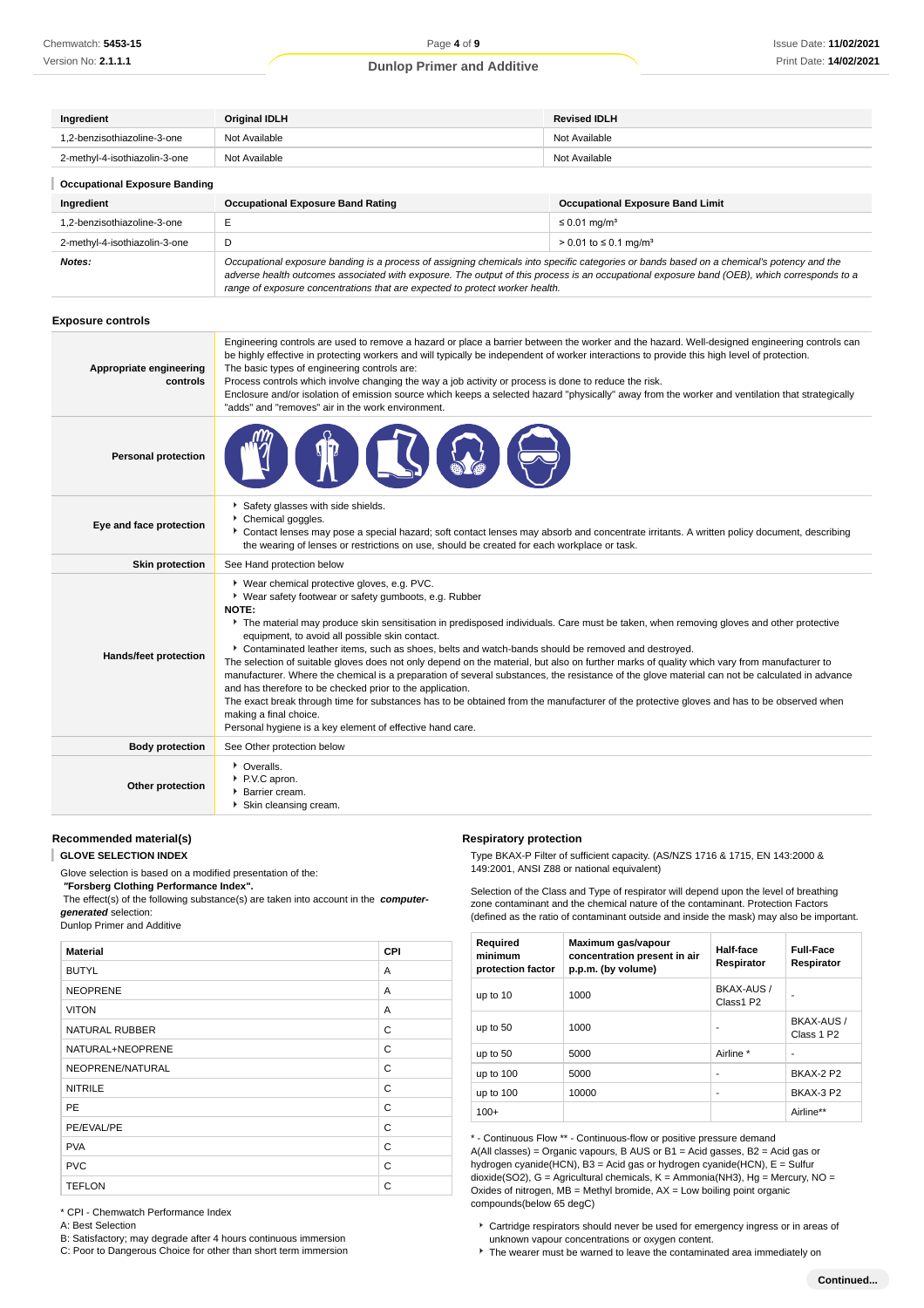**NOTE**: As a series of factors will influence the actual performance of the glove, a final selection must be based on detailed observation.

\* Where the glove is to be used on a short term, casual or infrequent basis, factors such as "feel" or convenience (e.g. disposability), may dictate a choice of gloves which might otherwise be unsuitable following long-term or frequent use. A qualified practitioner should be consulted.

detecting any odours through the respirator. The odour may indicate that the mask is not functioning properly, that the vapour concentration is too high, or that the mask is not properly fitted. Because of these limitations, only restricted use of cartridge respirators is considered appropriate.

Cartridge performance is affected by humidity. Cartridges should be changed after 2 hr of continuous use unless it is determined that the humidity is less than 75%, in which case, cartridges can be used for 4 hr. Used cartridges should be discarded daily, regardless of the length of time used

# **SECTION 9 Physical and chemical properties**

## **Information on basic physical and chemical properties**

| Appearance                                      | Milky white liquid with a slight characteristic odour; disperses in water. |                                            |                |
|-------------------------------------------------|----------------------------------------------------------------------------|--------------------------------------------|----------------|
|                                                 |                                                                            |                                            |                |
| <b>Physical state</b>                           | Liquid                                                                     | Relative density (Water = $1$ )            | 0.99-1.03      |
| Odour                                           | Not Available                                                              | Partition coefficient n-octanol<br>/ water | Not Available  |
| <b>Odour threshold</b>                          | Not Available                                                              | Auto-ignition temperature (°C)             | Not Applicable |
| pH (as supplied)                                | $9 - 11$                                                                   | Decomposition temperature                  | Not Available  |
| Melting point / freezing point<br>$(^{\circ}C)$ | Not Available                                                              | Viscosity (cSt)                            | Not Available  |
| Initial boiling point and boiling<br>range (°C) | 100                                                                        | Molecular weight (g/mol)                   | Not Applicable |
| Flash point (°C)                                | Not Applicable                                                             | <b>Taste</b>                               | Not Available  |
| <b>Evaporation rate</b>                         | Not Available                                                              | <b>Explosive properties</b>                | Not Available  |
| Flammability                                    | Not Applicable                                                             | <b>Oxidising properties</b>                | Not Available  |
| Upper Explosive Limit (%)                       | Not Applicable                                                             | Surface Tension (dyn/cm or<br>mN/m         | Not Available  |
| Lower Explosive Limit (%)                       | Not Applicable                                                             | <b>Volatile Component (%vol)</b>           | 80 approx.     |
| Vapour pressure (kPa)                           | 2.33 @20C                                                                  | Gas group                                  | Not Available  |
| Solubility in water                             | Miscible                                                                   | pH as a solution (1%)                      | Not Available  |
| Vapour density $(Air = 1)$                      | 0.62 @27C                                                                  | VOC g/L                                    | Not Available  |

# **SECTION 10 Stability and reactivity**

| Reactivity                                 | See section 7                                                                                                                        |
|--------------------------------------------|--------------------------------------------------------------------------------------------------------------------------------------|
| <b>Chemical stability</b>                  | • Unstable in the presence of incompatible materials.<br>▶ Product is considered stable.<br>Hazardous polymerisation will not occur. |
| Possibility of hazardous<br>reactions      | See section 7                                                                                                                        |
| <b>Conditions to avoid</b>                 | See section 7                                                                                                                        |
| Incompatible materials                     | See section 7                                                                                                                        |
| <b>Hazardous decomposition</b><br>products | See section 5                                                                                                                        |

## **SECTION 11 Toxicological information**

# **Information on toxicological effects**

| Inhaled                           | Not normally a hazard due to non-volatile nature of product<br>There is some evidence to suggest that the material can cause respiratory irritation in some persons. The body's response to such irritation can<br>cause further lung damage.                                                                                                                                                                                                                                        |                                                      |  |
|-----------------------------------|--------------------------------------------------------------------------------------------------------------------------------------------------------------------------------------------------------------------------------------------------------------------------------------------------------------------------------------------------------------------------------------------------------------------------------------------------------------------------------------|------------------------------------------------------|--|
| Ingestion                         | The material has NOT been classified by EC Directives or other classification systems as "harmful by ingestion". This is because of the lack of<br>corroborating animal or human evidence.                                                                                                                                                                                                                                                                                           |                                                      |  |
| <b>Skin Contact</b>               | This material can cause inflammation of the skin on contact in some persons.<br>The material may accentuate any pre-existing dermatitis condition<br>Open cuts, abraded or irritated skin should not be exposed to this material<br>Entry into the blood-stream, through, for example, cuts, abrasions or lesions, may produce systemic injury with harmful effects. Examine the skin<br>prior to the use of the material and ensure that any external damage is suitably protected. |                                                      |  |
| Eye                               | This material can cause eye irritation and damage in some persons.                                                                                                                                                                                                                                                                                                                                                                                                                   |                                                      |  |
| Chronic                           | Skin contact with the material is more likely to cause a sensitisation reaction in some persons compared to the general population.<br>Substance accumulation, in the human body, may occur and may cause some concern following repeated or long-term occupational exposure.                                                                                                                                                                                                        |                                                      |  |
|                                   |                                                                                                                                                                                                                                                                                                                                                                                                                                                                                      |                                                      |  |
|                                   | <b>TOXICITY</b>                                                                                                                                                                                                                                                                                                                                                                                                                                                                      | <b>IRRITATION</b>                                    |  |
| <b>Dunlop Primer and Additive</b> | Not Available                                                                                                                                                                                                                                                                                                                                                                                                                                                                        | Not Available                                        |  |
|                                   | <b>TOXICITY</b>                                                                                                                                                                                                                                                                                                                                                                                                                                                                      | <b>IRRITATION</b>                                    |  |
| 1,2-benzisothiazoline-3-one       | dermal (rat) LD50: $>2000$ mg/kg <sup>[1]</sup><br>Eye: adverse effect observed (irreversible damage)[1]                                                                                                                                                                                                                                                                                                                                                                             |                                                      |  |
|                                   | Oral(Rat) LD50; 454 mg/kg[1]                                                                                                                                                                                                                                                                                                                                                                                                                                                         | Skin: no adverse effect observed (not irritating)[1] |  |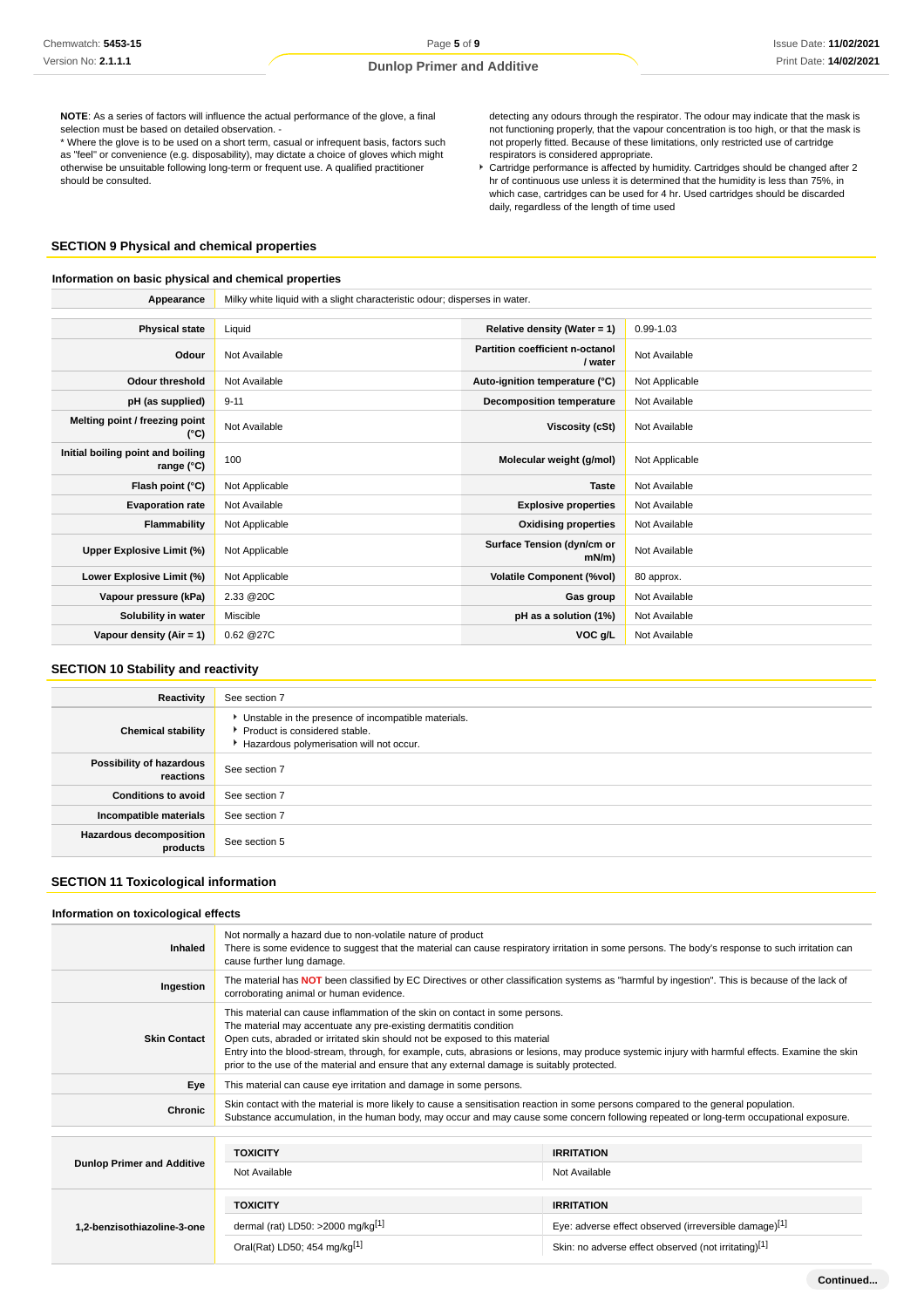|                                                                    | <b>TOXICITY</b>                                                                                                                                                                                                                                                                                                                                                                                                                                                                                                                                                                                                                                                                                                                                                                                                                                                                                                                                                                                                                                                                                                                                                                                                                                                                                                                                                                                                                                                                                                                                                                                                                                                                                                                                                                                                                                                                                                                                                                                                                                                                                                                                                                                                                                                                                                                                                                                                                                                                                                                                                                                                                                                                                                                                                                                                                                                                                                                                                                                                                                                                                                                                                                                                                                                                                                       | <b>IRRITATION</b>                 |                                              |  |
|--------------------------------------------------------------------|-----------------------------------------------------------------------------------------------------------------------------------------------------------------------------------------------------------------------------------------------------------------------------------------------------------------------------------------------------------------------------------------------------------------------------------------------------------------------------------------------------------------------------------------------------------------------------------------------------------------------------------------------------------------------------------------------------------------------------------------------------------------------------------------------------------------------------------------------------------------------------------------------------------------------------------------------------------------------------------------------------------------------------------------------------------------------------------------------------------------------------------------------------------------------------------------------------------------------------------------------------------------------------------------------------------------------------------------------------------------------------------------------------------------------------------------------------------------------------------------------------------------------------------------------------------------------------------------------------------------------------------------------------------------------------------------------------------------------------------------------------------------------------------------------------------------------------------------------------------------------------------------------------------------------------------------------------------------------------------------------------------------------------------------------------------------------------------------------------------------------------------------------------------------------------------------------------------------------------------------------------------------------------------------------------------------------------------------------------------------------------------------------------------------------------------------------------------------------------------------------------------------------------------------------------------------------------------------------------------------------------------------------------------------------------------------------------------------------------------------------------------------------------------------------------------------------------------------------------------------------------------------------------------------------------------------------------------------------------------------------------------------------------------------------------------------------------------------------------------------------------------------------------------------------------------------------------------------------------------------------------------------------------------------------------------------------|-----------------------------------|----------------------------------------------|--|
| 2-methyl-4-isothiazolin-3-one                                      | dermal (rat) LD50: 242 mg/kg <sup>[1]</sup><br>Eye: adverse effect observed (irreversible damage)[1]                                                                                                                                                                                                                                                                                                                                                                                                                                                                                                                                                                                                                                                                                                                                                                                                                                                                                                                                                                                                                                                                                                                                                                                                                                                                                                                                                                                                                                                                                                                                                                                                                                                                                                                                                                                                                                                                                                                                                                                                                                                                                                                                                                                                                                                                                                                                                                                                                                                                                                                                                                                                                                                                                                                                                                                                                                                                                                                                                                                                                                                                                                                                                                                                                  |                                   |                                              |  |
|                                                                    | Oral(Rat) LD50; 120 mg/kg[1]                                                                                                                                                                                                                                                                                                                                                                                                                                                                                                                                                                                                                                                                                                                                                                                                                                                                                                                                                                                                                                                                                                                                                                                                                                                                                                                                                                                                                                                                                                                                                                                                                                                                                                                                                                                                                                                                                                                                                                                                                                                                                                                                                                                                                                                                                                                                                                                                                                                                                                                                                                                                                                                                                                                                                                                                                                                                                                                                                                                                                                                                                                                                                                                                                                                                                          |                                   | Skin: adverse effect observed (corrosive)[1] |  |
| Legend:                                                            | 1. Value obtained from Europe ECHA Registered Substances - Acute toxicity 2.* Value obtained from manufacturer's SDS. Unless otherwise<br>specified data extracted from RTECS - Register of Toxic Effect of chemical Substances                                                                                                                                                                                                                                                                                                                                                                                                                                                                                                                                                                                                                                                                                                                                                                                                                                                                                                                                                                                                                                                                                                                                                                                                                                                                                                                                                                                                                                                                                                                                                                                                                                                                                                                                                                                                                                                                                                                                                                                                                                                                                                                                                                                                                                                                                                                                                                                                                                                                                                                                                                                                                                                                                                                                                                                                                                                                                                                                                                                                                                                                                       |                                   |                                              |  |
|                                                                    |                                                                                                                                                                                                                                                                                                                                                                                                                                                                                                                                                                                                                                                                                                                                                                                                                                                                                                                                                                                                                                                                                                                                                                                                                                                                                                                                                                                                                                                                                                                                                                                                                                                                                                                                                                                                                                                                                                                                                                                                                                                                                                                                                                                                                                                                                                                                                                                                                                                                                                                                                                                                                                                                                                                                                                                                                                                                                                                                                                                                                                                                                                                                                                                                                                                                                                                       |                                   |                                              |  |
| 1,2-BENZISOTHIAZOLINE-3-ONE                                        | Acute toxicity data show that 1,2-benzisothiazoline-3-one (BIT) is moderately toxic by the oral and dermal routes but that this chemical is a<br>severe eye irritant. Irritation to the skin from acute data show only mild skin irritation, but repeated dermal application indicated a more<br>significant skin irritation response.<br>The neurotoxicity observed in the rat acute oral toxicity study (piloerection and upward curvature of the spine at 300 mg/kg and above;<br>decreased activity, prostration, decreased abdominal muscle tone, reduced righting reflex, and decreased rate and depth of breathing at 900<br>mg/kg) and the acute dermal toxicity study (upward curvature of the spine was observed in increased incidence, but this was absent after day 5<br>post-dose at a dose of 2000 mg/kg) were felt to be at exposures in excess of those expected from the use pattern of this pesticide and that<br>such effects would not be observed at estimated exposure doses.<br>Subchronic oral toxicity studies showed systemic effects after repeated oral administration including decreased body weight, increased<br>incidence of forestomach hyperplasia, and non-glandular stomach lesions in rats. In dogs, the effects occurred at lower doses than in rats, and<br>included alterations in blood chemistry (decreased plasma albumin, total protein, and alanine aminotransferase) and increased absolute liver<br>weight.<br>Developmental toxicity studies were conducted in rats with maternal effects including decreased body weight gain, decreased food<br>consumption, and clinical toxicity signs (audible breathing, haircoat staining of the anogenital region, dry brown material around the nasal area)<br>as well as increased mortality. Developmental effects consisted of increases in skeletal abnormalities (extra sites of ossification of skull bones,<br>unossified sternebrae) but not external or visceral abnormalities.<br>Reproductive toxicity: In a two- generation reproduction study, parental toxicity was observed at 500 ppm and was characterized by lesions<br>in the stomach.                                                                                                                                                                                                                                                                                                                                                                                                                                                                                                                                                                                                                                                                                                                                                                                                                                                                                                                                                                                                                                                                                                                                                                  |                                   |                                              |  |
| 2-METHYL-<br>4-ISOTHIAZOLIN-3-ONE                                  | Asthma-like symptoms may continue for months or even years after exposure to the material ends. This may be due to a non-allergic condition<br>known as reactive airways dysfunction syndrome (RADS) which can occur after exposure to high levels of highly irritating compound. Main<br>criteria for diagnosing RADS include the absence of previous airways disease in a non-atopic individual, with sudden onset of persistent<br>asthma-like symptoms within minutes to hours of a documented exposure to the irritant. Other criteria for diagnosis of RADS include a<br>reversible airflow pattern on lung function tests, moderate to severe bronchial hyperreactivity on methacholine challenge testing, and the lack<br>of minimal lymphocytic inflammation, without eosinophilia.<br>Based on laboratory and animal testing, exposure to the material may result in irreversible effects and mutations in humans.<br>In light of potential adverse effects, and to ensure a harmonised risk assessment and management, the EU regulatory framework for biocides<br>has been established with the objective of ensuring a high level of protection of human and animal health and the environment. To this aim, it is<br>required that risk assessment of biocidal products is carried out before they can be placed on the market. A central element in the risk<br>assessment of the biocidal products are the utilization instructions that defines the dosage, application method and amount of applications and<br>thus the exposure of humans and the environment to the biocidal substance.<br>Humans may be exposed to biocidal products in different ways in both occupational and domestic settings. Many biocidal products are<br>intended for industrial sectors or professional uses only, whereas other biocidal products are commonly available for private use by<br>non-professional users. No significant acute toxicological data identified in literature search.<br>The material may be irritating to the eye, with prolonged contact causing inflammation. Repeated or prolonged exposure to irritants may<br>produce conjunctivitis.<br>The material may cause skin irritation after prolonged or repeated exposure and may produce on contact skin redness, swelling, the production<br>of vesicles, scaling and thickening of the skin.<br>Formaldehyde generators (releasers) are often used as preservatives. The maximum authorised concentration of free formaldehyde is 0.2%<br>and must be labelled with the warning sign "contains formaldehyde" where the concentration exceeds 0.05%. The use of formaldehyde-<br>releasing preservatives ensures that the level of free formaldehyde in the products is always low but sufficient to inhibit microbial growth - it<br>disrupts metabolism to cause death of the organism. However there is a concern that formaldehyde generators can produce amines capable of<br>causing cancers (nitrosamines) when used in formulations containing amines.<br>NOTE: Substance has been shown to be mutagenic in at least one assay, or belongs to a family of chemicals producing damage or change to<br>cellular DNA.<br>Considered to be a minor sensitiser in Kathon CG (1) (1). Bruze etal - Contact Dermatitis 20: 219-39, 1989 |                                   |                                              |  |
| 1,2-BENZISOTHIAZOLINE-3-ONE<br>& 2-METHYL-<br>4-ISOTHIAZOLIN-3-ONE | The following information refers to contact allergens as a group and may not be specific to this product.<br>Contact allergies quickly manifest themselves as contact eczema, more rarely as urticaria or Quincke's oedema. The pathogenesis of contact<br>eczema involves a cell-mediated (T lymphocytes) immune reaction of the delayed type. Other allergic skin reactions, e.g. contact urticaria,<br>involve antibody-mediated immune reactions. The significance of the contact allergen is not simply determined by its sensitisation potential: the<br>distribution of the substance and the opportunities for contact with it are equally important.                                                                                                                                                                                                                                                                                                                                                                                                                                                                                                                                                                                                                                                                                                                                                                                                                                                                                                                                                                                                                                                                                                                                                                                                                                                                                                                                                                                                                                                                                                                                                                                                                                                                                                                                                                                                                                                                                                                                                                                                                                                                                                                                                                                                                                                                                                                                                                                                                                                                                                                                                                                                                                                         |                                   |                                              |  |
|                                                                    | ×                                                                                                                                                                                                                                                                                                                                                                                                                                                                                                                                                                                                                                                                                                                                                                                                                                                                                                                                                                                                                                                                                                                                                                                                                                                                                                                                                                                                                                                                                                                                                                                                                                                                                                                                                                                                                                                                                                                                                                                                                                                                                                                                                                                                                                                                                                                                                                                                                                                                                                                                                                                                                                                                                                                                                                                                                                                                                                                                                                                                                                                                                                                                                                                                                                                                                                                     |                                   | ×                                            |  |
| <b>Acute Toxicity</b><br><b>Skin Irritation/Corrosion</b>          | ✔                                                                                                                                                                                                                                                                                                                                                                                                                                                                                                                                                                                                                                                                                                                                                                                                                                                                                                                                                                                                                                                                                                                                                                                                                                                                                                                                                                                                                                                                                                                                                                                                                                                                                                                                                                                                                                                                                                                                                                                                                                                                                                                                                                                                                                                                                                                                                                                                                                                                                                                                                                                                                                                                                                                                                                                                                                                                                                                                                                                                                                                                                                                                                                                                                                                                                                                     | Carcinogenicity<br>Reproductivity | ×                                            |  |
| <b>Serious Eye Damage/Irritation</b>                               | ✔                                                                                                                                                                                                                                                                                                                                                                                                                                                                                                                                                                                                                                                                                                                                                                                                                                                                                                                                                                                                                                                                                                                                                                                                                                                                                                                                                                                                                                                                                                                                                                                                                                                                                                                                                                                                                                                                                                                                                                                                                                                                                                                                                                                                                                                                                                                                                                                                                                                                                                                                                                                                                                                                                                                                                                                                                                                                                                                                                                                                                                                                                                                                                                                                                                                                                                                     | <b>STOT - Single Exposure</b>     | ×                                            |  |
| <b>Respiratory or Skin</b><br>sensitisation                        | ✔                                                                                                                                                                                                                                                                                                                                                                                                                                                                                                                                                                                                                                                                                                                                                                                                                                                                                                                                                                                                                                                                                                                                                                                                                                                                                                                                                                                                                                                                                                                                                                                                                                                                                                                                                                                                                                                                                                                                                                                                                                                                                                                                                                                                                                                                                                                                                                                                                                                                                                                                                                                                                                                                                                                                                                                                                                                                                                                                                                                                                                                                                                                                                                                                                                                                                                                     | <b>STOT - Repeated Exposure</b>   | ×                                            |  |
| <b>Mutagenicity</b>                                                | ×                                                                                                                                                                                                                                                                                                                                                                                                                                                                                                                                                                                                                                                                                                                                                                                                                                                                                                                                                                                                                                                                                                                                                                                                                                                                                                                                                                                                                                                                                                                                                                                                                                                                                                                                                                                                                                                                                                                                                                                                                                                                                                                                                                                                                                                                                                                                                                                                                                                                                                                                                                                                                                                                                                                                                                                                                                                                                                                                                                                                                                                                                                                                                                                                                                                                                                                     | <b>Aspiration Hazard</b>          | ×                                            |  |

**Legend:**  $\mathbf{X}$  – Data either not available or does not fill the criteria for classification – Data available to make classification

# **SECTION 12 Ecological information**

#### **Toxicity**

| <b>Dunlop Primer and Additive</b> | Endpoint         | <b>Test Duration (hr)</b> | <b>Species</b> | Value                | Source           |
|-----------------------------------|------------------|---------------------------|----------------|----------------------|------------------|
|                                   | Not<br>Available | Not Available             | Not Available  | Not<br>Available     | Not<br>Available |
| 1,2-benzisothiazoline-3-one       | Endpoint         | <b>Test Duration (hr)</b> | <b>Species</b> | Value                | Source           |
|                                   | <b>LC50</b>      | 96                        | Fish           | $-0.067 - 0.29$ mg/L | 4                |
|                                   | <b>EC50</b>      | 48                        | Crustacea      | 0.097-mg/L           | 4                |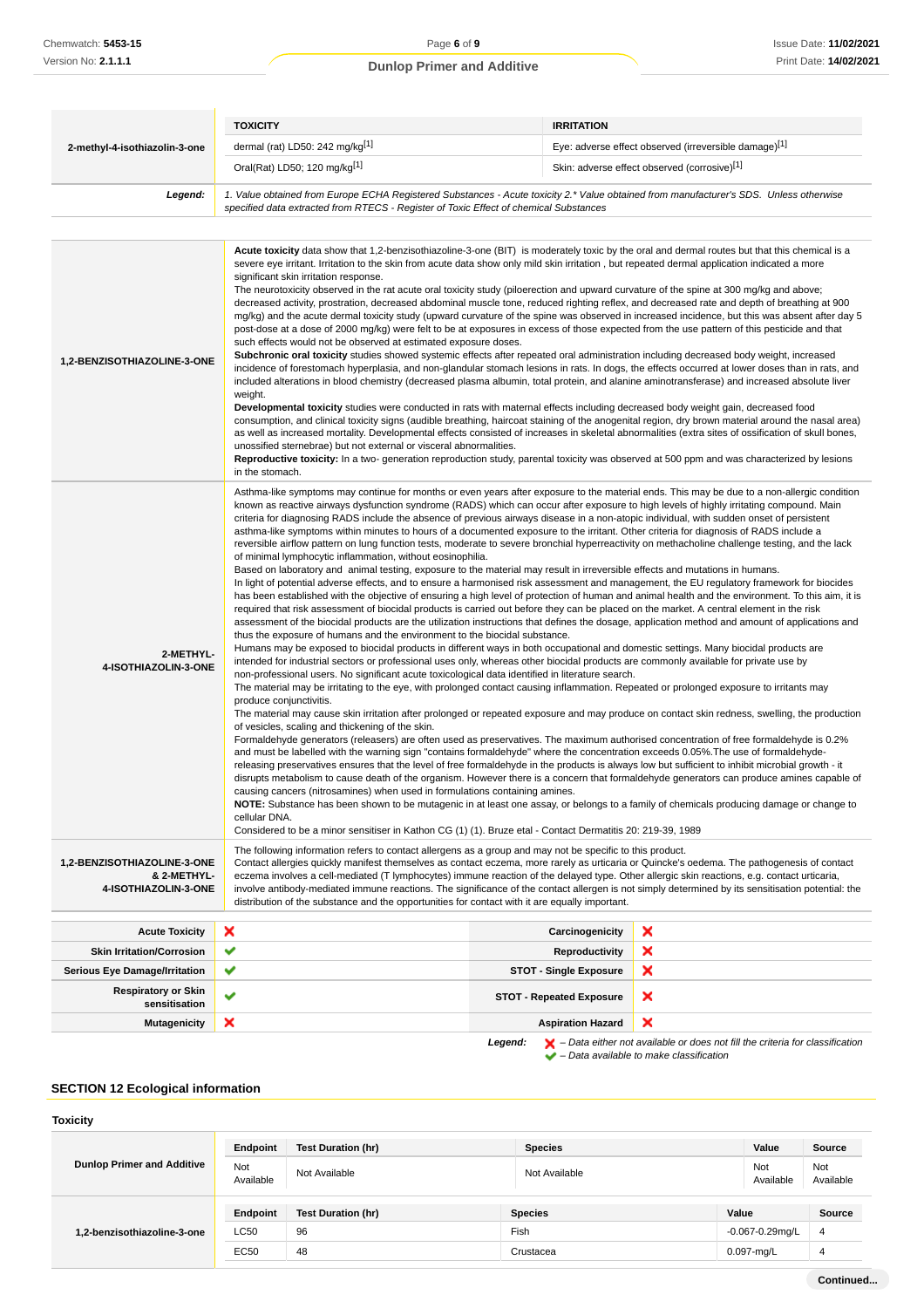|                               | EC50        | 72                                                                                                                                                                                                                                                                                       | Algae or other aquatic plants | $0.07$ mg/L         | 2              |
|-------------------------------|-------------|------------------------------------------------------------------------------------------------------------------------------------------------------------------------------------------------------------------------------------------------------------------------------------------|-------------------------------|---------------------|----------------|
|                               | <b>NOEL</b> | 96                                                                                                                                                                                                                                                                                       | Fish                          | $0.031$ -mg/L       | 4              |
|                               | Endpoint    | <b>Test Duration (hr)</b>                                                                                                                                                                                                                                                                | <b>Species</b>                | Value               | <b>Source</b>  |
| 2-methyl-4-isothiazolin-3-one | <b>LC50</b> | 96                                                                                                                                                                                                                                                                                       | Fish                          | $-0.06 - 0.09$ mg/L | 4              |
|                               | EC50        | 48                                                                                                                                                                                                                                                                                       | Crustacea                     | $-0.14 - 0.19$ mg/L | $\overline{4}$ |
|                               | EC50        | 72                                                                                                                                                                                                                                                                                       | Algae or other aguatic plants | 0.0569mg/L          | 2              |
|                               | EC10        | 72                                                                                                                                                                                                                                                                                       | Algae or other aguatic plants | $0.0346$ mg/L       | 2              |
|                               | <b>NOEC</b> | 96                                                                                                                                                                                                                                                                                       | Algae or other aguatic plants | $0.01$ mg/L         | $\overline{2}$ |
| Legend:                       |             | Extracted from 1. IUCLID Toxicity Data 2. Europe ECHA Registered Substances - Ecotoxicological Information - Aquatic Toxicity 3. EPIWIN Suite<br>V3.12 (QSAR) - Aquatic Toxicity Data (Estimated) 4. US EPA, Ecotox database - Aquatic Toxicity Data 5. ECETOC Aquatic Hazard Assessment |                               |                     |                |

Data 6. NITE (Japan) - Bioconcentration Data 7. METI (Japan) - Bioconcentration Data 8. Vendor Data

**DO NOT** discharge into sewer or waterways.

| Persistence and degradability    |                           |                         |
|----------------------------------|---------------------------|-------------------------|
| Ingredient                       | Persistence: Water/Soil   | <b>Persistence: Air</b> |
| 2-methyl-4-isothiazolin-3-one    | <b>HIGH</b>               | <b>HIGH</b>             |
|                                  |                           |                         |
| <b>Bioaccumulative potential</b> |                           |                         |
| Ingredient                       | <b>Bioaccumulation</b>    |                         |
| 2-methyl-4-isothiazolin-3-one    | LOW (LogKOW = $-0.8767$ ) |                         |
|                                  |                           |                         |
| Mobility in soil                 |                           |                         |
| Ingredient                       | <b>Mobility</b>           |                         |
| 2-methyl-4-isothiazolin-3-one    | LOW ( $KOC = 27.88$ )     |                         |

# **SECTION 13 Disposal considerations**

| Waste treatment methods             |                                                                                                                                                                                                                                                                                                                                                                                                                                                                                                                                                                                                                                                                                                                                                                                                                             |
|-------------------------------------|-----------------------------------------------------------------------------------------------------------------------------------------------------------------------------------------------------------------------------------------------------------------------------------------------------------------------------------------------------------------------------------------------------------------------------------------------------------------------------------------------------------------------------------------------------------------------------------------------------------------------------------------------------------------------------------------------------------------------------------------------------------------------------------------------------------------------------|
| <b>Product / Packaging disposal</b> | <b>DO NOT</b> allow wash water from cleaning or process equipment to enter drains.<br>It may be necessary to collect all wash water for treatment before disposal.<br>In all cases disposal to sewer may be subject to local laws and regulations and these should be considered first.<br>• Where in doubt contact the responsible authority.<br>Recycle wherever possible.<br>► Consult manufacturer for recycling options or consult local or regional waste management authority for disposal if no suitable treatment or<br>disposal facility can be identified.<br>> Dispose of by: burial in a land-fill specifically licensed to accept chemical and / or pharmaceutical wastes or incineration in a licensed<br>apparatus (after admixture with suitable combustible material).<br>Decontaminate empty containers. |

Ensure that the hazardous substance is disposed in accordance with the Hazardous Substances (Disposal) Notice 2017

#### **Disposal Requirements**

Packages that have been in direct contact with the hazardous substance must be only disposed if the hazardous substance was appropriately removed and cleaned out from the package. The package must be disposed according to the manufacturer's directions taking into account the material it is made of. Packages which hazardous content have been appropriately treated and removed may be recycled.

The hazardous substance must only be disposed if it has been treated by a method that changed the characteristics or composition of the substance and it is no longer hazardous.

# **SECTION 14 Transport information**

| <b>Labels Required</b>  |                |
|-------------------------|----------------|
| <b>Marine Pollutant</b> | <b>NO</b>      |
|                         | Not Applicable |

# **Land transport (ADG): NOT REGULATED FOR TRANSPORT OF DANGEROUS GOODS**

#### **Air transport (ICAO-IATA / DGR): NOT REGULATED FOR TRANSPORT OF DANGEROUS GOODS**

# **Sea transport (IMDG-Code / GGVSee): NOT REGULATED FOR TRANSPORT OF DANGEROUS GOODS**

**Transport in bulk according to Annex II of MARPOL and the IBC code**

Not Applicable

#### **Transport in bulk in accordance with MARPOL Annex V and the IMSBC Code**

| <b>Product name</b>           | Group         |
|-------------------------------|---------------|
| 1,2-benzisothiazoline-3-one   | Not Available |
| 2-methyl-4-isothiazolin-3-one | Not Available |

# **Transport in bulk in accordance with the ICG Code**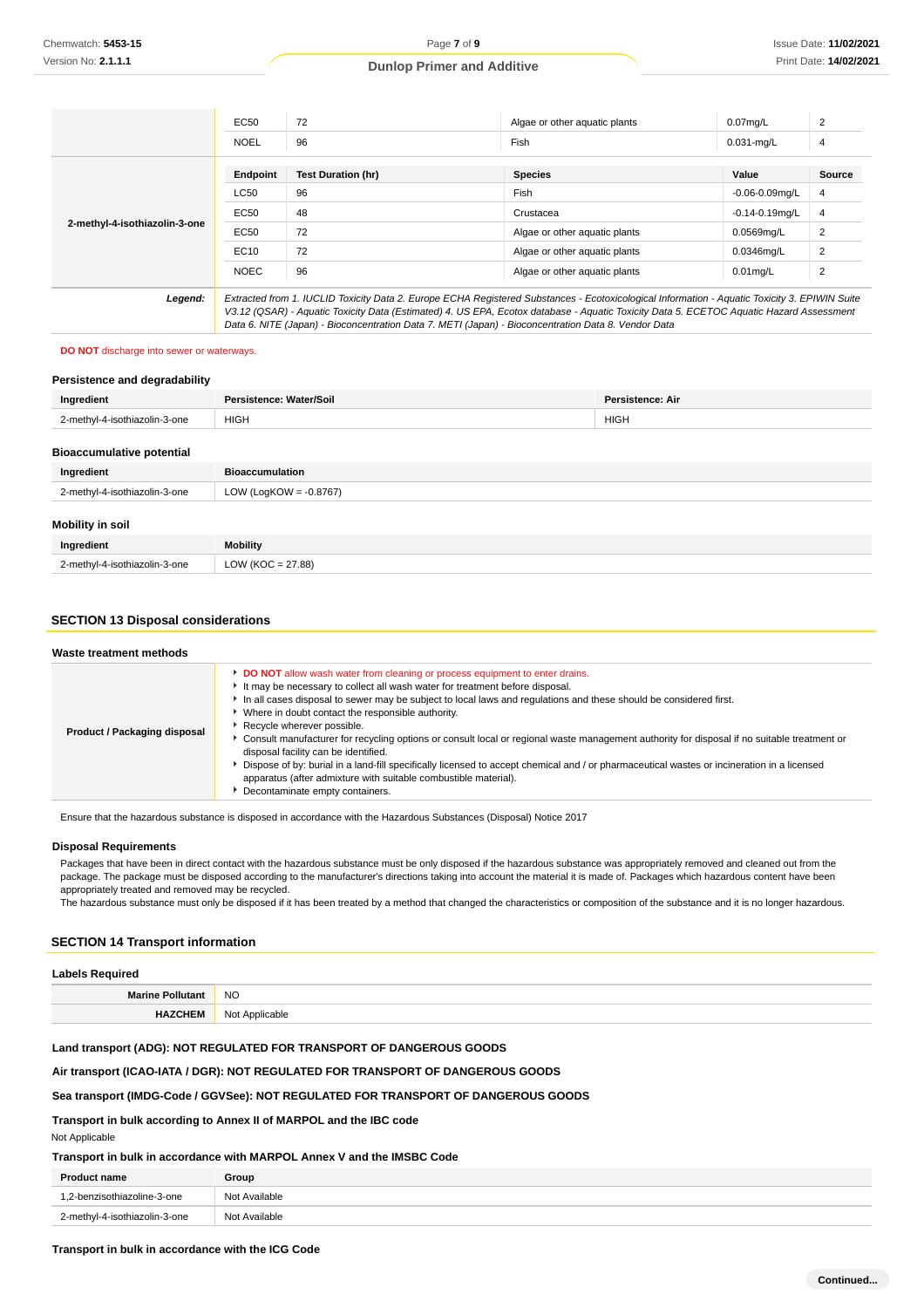| <b>Product name</b>           | Ship Type     |
|-------------------------------|---------------|
| 1.2-benzisothiazoline-3-one   | Not Available |
| 2-methyl-4-isothiazolin-3-one | Not Available |

#### **SECTION 15 Regulatory information**

# **Safety, health and environmental regulations / legislation specific for the substance or mixture**

This substance is to be managed using the conditions specified in an applicable Group Standard

| <b>HSR Number</b>  | Group Standard                                                          |
|--------------------|-------------------------------------------------------------------------|
| HSR002544<br>_____ | Construction Products (Subsidiary Hazard) Group Standard 2017<br>.<br>. |

#### **1,2-benzisothiazoline-3-one is found on the following regulatory lists**

New Zealand Approved Hazardous Substances with controls

- New Zealand Hazardous Substances and New Organisms (HSNO) Act Classification of Chemicals
- New Zealand Hazardous Substances and New Organisms (HSNO) Act Classification of Chemicals Classification Data

New Zealand Inventory of Chemicals (NZIoC)

#### **2-methyl-4-isothiazolin-3-one is found on the following regulatory lists**

New Zealand Approved Hazardous Substances with controls

- New Zealand Hazardous Substances and New Organisms (HSNO) Act Classification of Chemicals
- New Zealand Hazardous Substances and New Organisms (HSNO) Act Classification of Chemicals Classification Data

New Zealand Inventory of Chemicals (NZIoC)

#### **Hazardous Substance Location**

Subject to the Health and Safety at Work (Hazardous Substances) Regulations 2017.

| l Class<br>Hazaro | ıtities            |
|-------------------|--------------------|
| Not Applicable    | NM<br>: Annlicable |

#### **Certified Handler**

Subject to Part 4 of the Health and Safety at Work (Hazardous Substances) Regulations 2017.

| <b>Class of substance</b> | Quantities     |
|---------------------------|----------------|
| Not Applicable            | Not Applicable |

Refer Group Standards for further information

#### **Maximum quantities of certain hazardous substances permitted on passenger service vehicles**

Subject to Regulation 13.14 of the Health and Safety at Work (Hazardous Substances) Regulations 2017.

| Class        | : (aggregate water capacity in mL). | Liauid (L) | Solid (kg) | Maximum quantity per package for each classification |
|--------------|-------------------------------------|------------|------------|------------------------------------------------------|
| $650$ or $6$ | 120<br>$\sim$                       |            |            |                                                      |

#### **Tracking Requirements**

Not Applicable

#### **National Inventory Status**

| <b>National Inventory</b>                          | <b>Status</b>                                                                                                                                                                                            |
|----------------------------------------------------|----------------------------------------------------------------------------------------------------------------------------------------------------------------------------------------------------------|
| Australia - AIIC / Australia<br>Non-Industrial Use | Yes                                                                                                                                                                                                      |
| Canada - DSL                                       | Yes                                                                                                                                                                                                      |
| Canada - NDSL                                      | No (1,2-benzisothiazoline-3-one; 2-methyl-4-isothiazolin-3-one)                                                                                                                                          |
| China - IECSC                                      | Yes                                                                                                                                                                                                      |
| Europe - EINEC / ELINCS / NLP                      | Yes                                                                                                                                                                                                      |
| Japan - ENCS                                       | Yes                                                                                                                                                                                                      |
| Korea - KECI                                       | Yes                                                                                                                                                                                                      |
| New Zealand - NZIoC                                | Yes                                                                                                                                                                                                      |
| Philippines - PICCS                                | Yes                                                                                                                                                                                                      |
| USA - TSCA                                         | Yes                                                                                                                                                                                                      |
| Taiwan - TCSI                                      | Yes                                                                                                                                                                                                      |
| Mexico - INSQ                                      | Yes                                                                                                                                                                                                      |
| Vietnam - NCI                                      | Yes                                                                                                                                                                                                      |
| Russia - ARIPS                                     | Yes                                                                                                                                                                                                      |
| Legend:                                            | Yes = All CAS declared ingredients are on the inventory<br>No = One or more of the CAS listed ingredients are not on the inventory and are not exempt from listing(see specific ingredients in brackets) |

# **SECTION 16 Other information**

**Revision Date** 11/02/2021